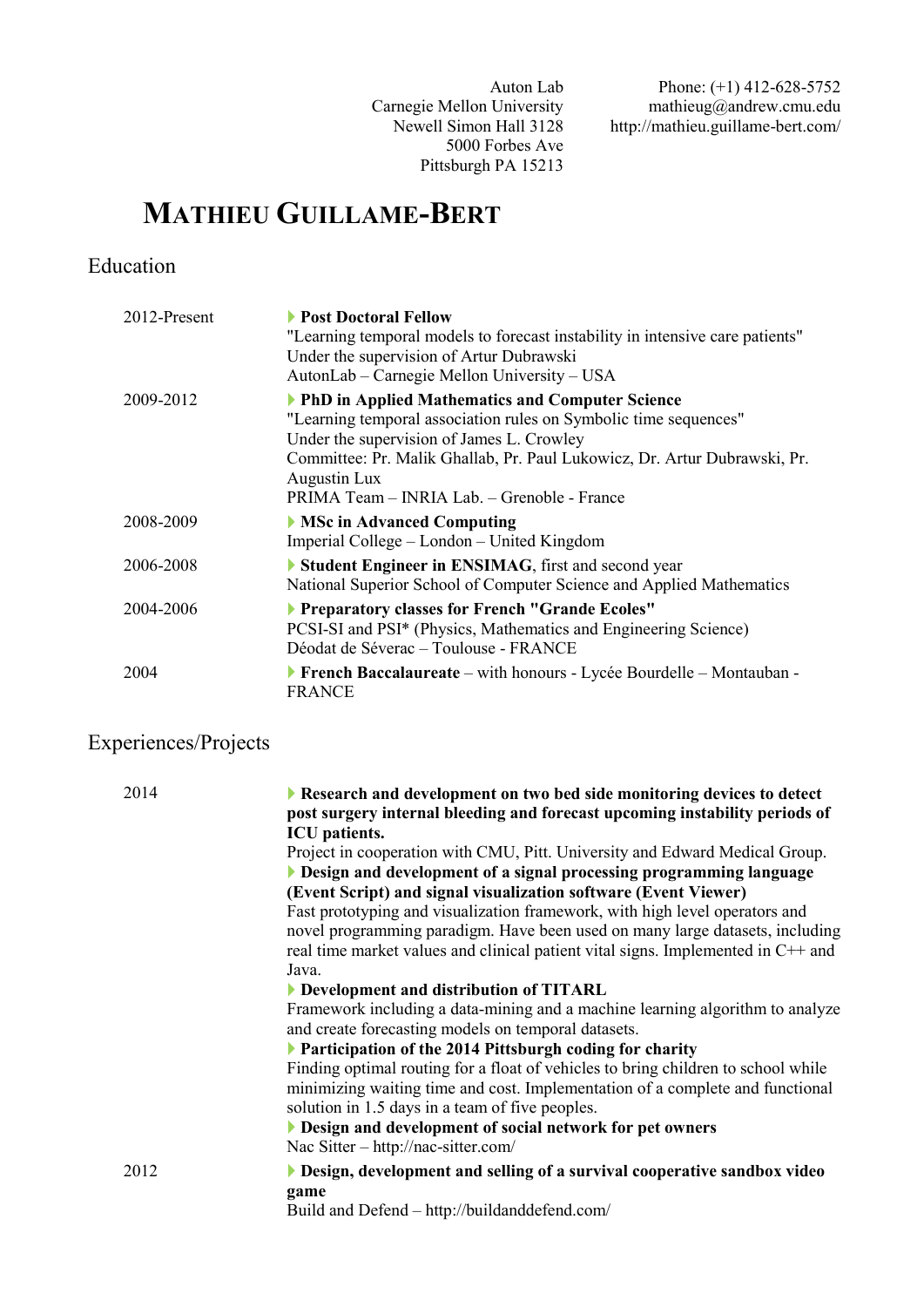|            | My task include: game design, programming, sound design, graphic design, story<br>design, web admin, article redaction, video host and video editing.                                                                                                                                                                         |
|------------|-------------------------------------------------------------------------------------------------------------------------------------------------------------------------------------------------------------------------------------------------------------------------------------------------------------------------------|
|            | Design and development of a social web network<br>Vivons ici ("Let's live here") - http://vivons-ici.fr                                                                                                                                                                                                                       |
| 2011       | Talk on "Symbolic Temporal Data Mining" to the 2011 Winter Seminar                                                                                                                                                                                                                                                            |
| 2009       | First-order Logic Learning in Articial Neural Networks<br>Imperial distinguished MSc project - Publication in IJCNN-WCCI2010<br>Under the supervision of Krysia Broda and Artur d'Avila Garcez                                                                                                                                |
| 2008       | <b>Hybridization between GPS and low cost MEMS sensors for land vehicles</b><br>Study and Development of a solution – Engineer school project in company<br>(Datechsys)                                                                                                                                                       |
| 2008       | Implementation of a I-Term unifier as Bs.C final project<br>Under the supervision of Ricardo Caferra and Nicolas Peltier – LIG                                                                                                                                                                                                |
| 2007       | Realization of a tool for scientific work presentation<br>Creation of an algorithm for graph generation and design of a web Java-Php<br>interface for the thesis of C.U. Aon (1011) on ambiguity of automated machine                                                                                                         |
|            | language translation.                                                                                                                                                                                                                                                                                                         |
|            | Design and maintenance of the web site « Les Anciens de Déodat » (Alumni<br>of Déodat)                                                                                                                                                                                                                                        |
|            | $\triangleright$ Participation to VisioMip 2007 – Computer vision – IRIT - Toulouse                                                                                                                                                                                                                                           |
| 2006       | TIPE : Theoretic and experimental study of a water based propeller<br>Preparatory classes final project - Physical analysis and simulation (fluid<br>mechanic and dynamic). Setup and use of a high speed camera (>1000 frames per<br>second). Development of software of simulation and comparison with<br>experimental data |
| 2001-20012 | Design and development of many video games, tools et experimental<br>software in teams or in solo: B&D(2012), Shaab (2007), Robot's Moon (2006),<br>Boomy (2006), Cronos Battle (2005), HokageNoJutsu (2004), Konak (2003),<br>WormsRacer (2002), End World (2001), etc.                                                      |
|            | • (old) Personal web site : http://hokage.no.jutsu.free.fr/Achoum                                                                                                                                                                                                                                                             |
| 2003       | Creation of a Basic to Asm compiler on TI83+. Written in TI-Basic.<br>Programming of my first Operating System (POS). Written in Asm.                                                                                                                                                                                         |
| 2002       | Work in a game development amateur team 'Media Fun Game' in charge<br>of the 3D engine.                                                                                                                                                                                                                                       |

## Publications

| 2014 | • Learning Temporal Rules to Forecast Events in Multivariate Time<br><b>Sequences</b><br>NIPS Workshop 2014 (Neural Information Processing Systems Foundation)<br>Utility of Empirical Models of Hemorrhage in Detecting and Quantifying<br><b>Bleeding</b><br>ESICM 2014 (European Society of Intensive Care Medicine)                                                 |
|------|-------------------------------------------------------------------------------------------------------------------------------------------------------------------------------------------------------------------------------------------------------------------------------------------------------------------------------------------------------------------------|
| 2013 | <b>Learning Temporal Rules to Forecast Instability in Intensive Care Patients</b><br>ESICM 2013 (European Society of Intensive Care Medicine)<br>> Learning Temporal Rules to Forecast Instability in Intensive Care Patients<br><b>INFORMS Healthcare 2013</b><br>Artifact patterns in continuous noninvasive monitoring of patients<br><b>INFORMS Healthcare 2013</b> |
| 2012 | • Planning with Inaccurate Temporal Rules<br>ICTAI 2012 - Mathieu Guillame-Bert and James L. Crowley<br><b>Learning Temporal Associative Rules on Symbolic Time Sequences</b><br>ACML 2012 - Mathieu Guillame-Bert and James L. Crowley                                                                                                                                 |